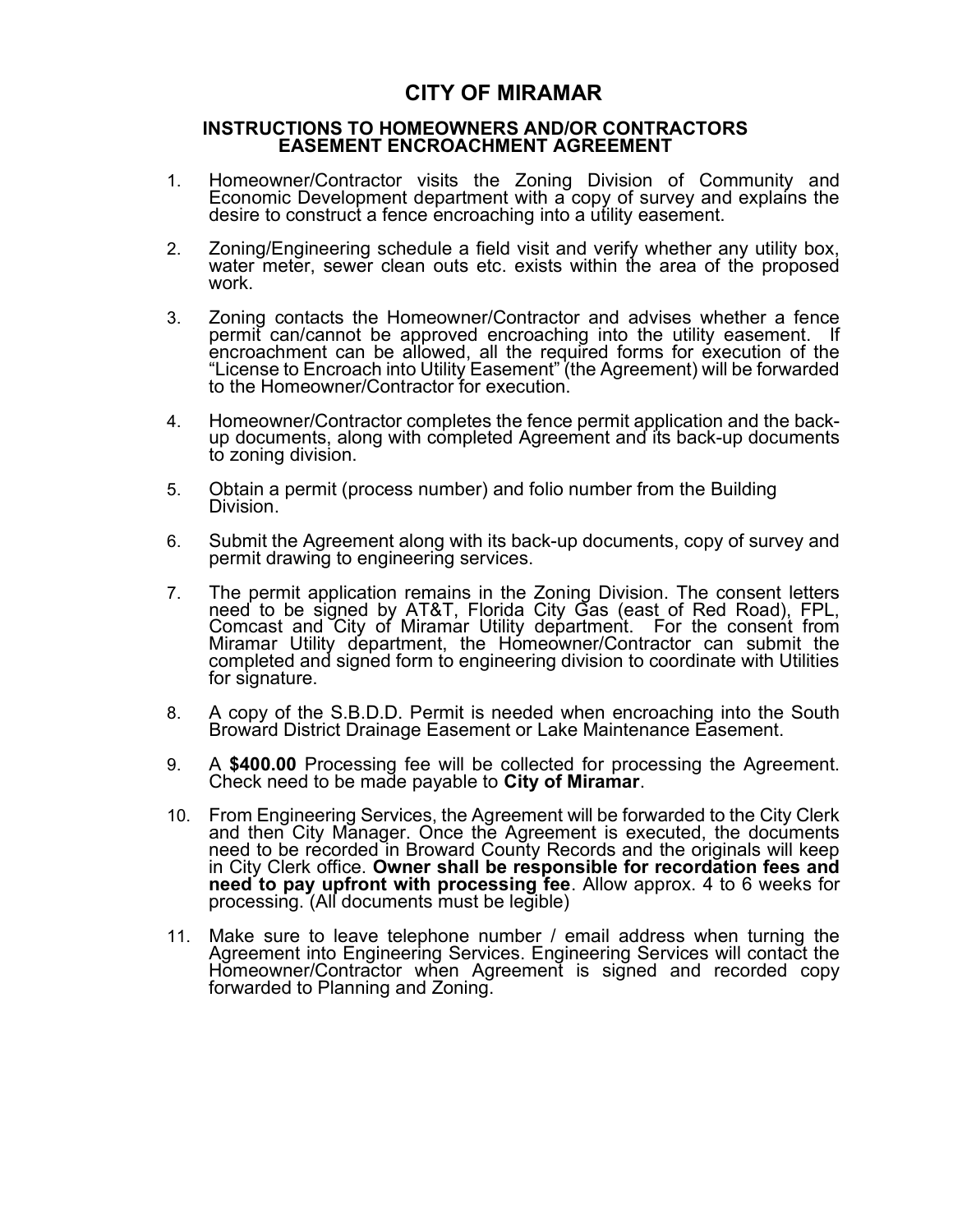# REVOCABLE LICENSE AGREEMENT TO ENCROACH INTO EASEMENT

### Folio # Permit #

#### (Building Permit/Site Plan Process No. \_\_\_\_\_) THIS REVOCABLE LICENSE AGREEMENT is entered into this equal of discover and between  $\sim$  . The same  $(20 \ldots, 20 \ldots, 6)$  by and between  $\sim$ ("Owner"), whose address is , and the CITY OF  $\mathcal{L}_\text{max}$  , and the set of the set of the set of the set of the set of the set of the set of the set of the set of the set of the set of the set of the set of the set of the set of the set of the set of the set of the \_\_\_\_\_\_\_\_\_\_\_\_\_\_\_\_\_\_\_\_\_\_\_\_\_\_\_\_\_\_\_\_\_\_\_\_\_\_\_\_\_\_\_\_\_\_\_\_\_

MIRAMAR, FLORIDA, a Florida municipal corporation ("City").

WHEREAS, Owner desires permission from the City to encroach upon a public utility easement owned by the City; and

WHEREAS, Owner has requested that City grant it this Revocable License to utilize that public utility easement for the purposes set forth in this Revocable License Agreement; and

WHEREAS, City is willing to grant Owner this Revocable License for the purposes set forth herein, subject to certain terms and conditions; and

WHEREAS, in consideration of receipt of this Revocable License, Owner agrees to be bound by the limiting conditions contained herein.

NOW, THEREFORE, in consideration of the mutual covenants contained herein and other good and valuable consideration, the receipt of which is hereby acknowledged, the parties agree as follows:

**1. Recitals.** The foregoing Recitals are true and correct and are made a part of this Revocable License Agreement by this reference.

| 2. Access. City and Owner acknowledge that access to the | foot           |
|----------------------------------------------------------|----------------|
| public utility easement running along the                | portion of the |
| property (the "Easement") at                             |                |
| Miramar, Florida, and legally described as               |                |

\_\_\_\_\_\_\_\_\_\_\_\_\_\_\_\_\_\_\_\_\_\_\_\_\_\_\_\_\_\_\_\_\_\_\_\_ (the "Property"), may be limited due to

the construction of a (as reflected on the sketch or survey attached as Exhibit "A") (the "Encroachment") encroaching into the above referenced access easement.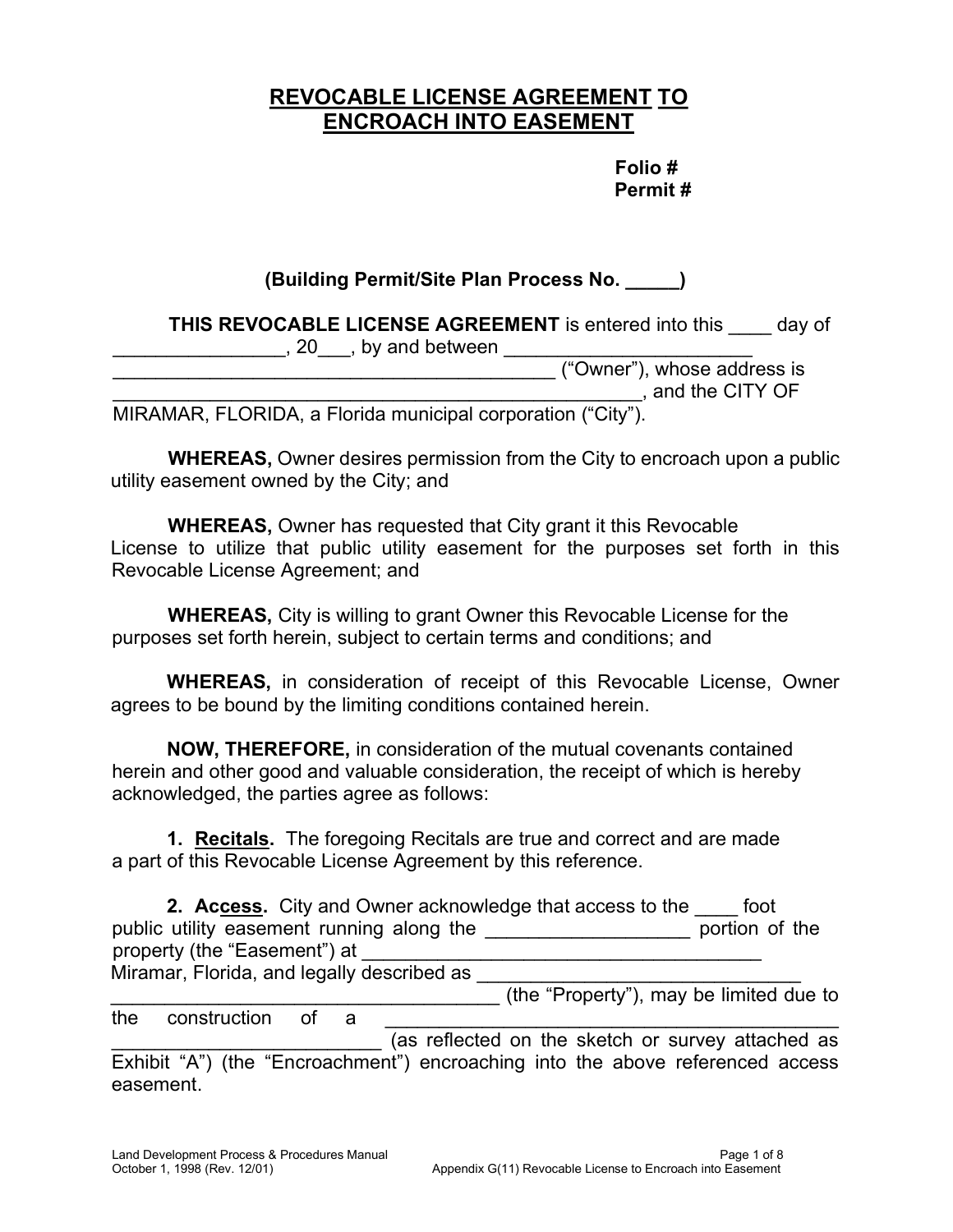$2.1$ **Routine Access.** In the event the City or a public utility wishes to obtain ingress and/or egress to this easement for any purposes, including but not limited to installation, maintenance or repair of facilities, Owner agrees that it shall, at its sole expense, remove the Encroachment and any and all structures, landscaping and other material in the Easement. In the event the Owner fails to comply within 30 days' notice, City may remove such Encroachment and materials from the Easement, and Owner shall be responsible for all removal costs. Owner bears all risk of loss as to monies expended in furtherance of the use, and City may then lien Owner's property for any and all such expenses incurred. Owner shall be responsible for any replacement or reconstruction to restore the Owner's Encroachment or Use of the Property.

 $2.2<sub>2</sub>$ **Emergency Access.** In the event the City or a public utility must obtain emergency access to prevent property damage or avoid the endangerment of the health, safety or welfare of the public, the City shall have the right to immediate access. The City shall make reasonable efforts to notify the Owner and allow Owner the opportunity to remove the Encroachment and any and all structures, landscaping and other material from the easement. However, in the event Owner is not available or unable to remove the structures, landscaping or other materials immediately, the City shall remove such materials and Owner shall be responsible for all removal costs. Owner bears all risk of loss as to monies expended in furtherance of the use, and City may then lien Owner's property for any and all such expenses incurred including processing and recording fees. Owner shall be responsible for any replacement or reconstruction to restore the Owner's Use of the Property.

 $2.3$  Easement Area, Encroachment, improvements on the Encroachment or the Property. **Release.** City shall have no liability to Owner, or its employees, contractors, agents, and invitees in connection with the Encroachment or Easement, this Agreement and the subject matter hereof, including, without limitation, any Claims in connection with, related to, or arising from the City's routine or emergency access to the easement area, including, but not limited to, any Claims for damage to the The Owner hereby releases the City, its officials, employees and agents with respect to the foregoing.

 $3.$ Use of Property. Owner shall use and occupy the Property under this Revocable License for

 \_\_\_\_\_\_\_\_\_\_\_\_\_\_\_\_\_\_\_\_\_\_\_\_\_\_\_\_\_\_\_\_\_\_\_\_\_\_ (describe encroachment) (the "Use"). The Property shall not be used for any other purpose whatsoever without written consent of the City. Owner covenants that Owner will not, without written consent of the City, permit the Property to be used or occupied by any person, firm, entity or corporation other than Owner and Owner's agents. Owner further covenants that no nuisance or hazardous trade or occupation shall be permitted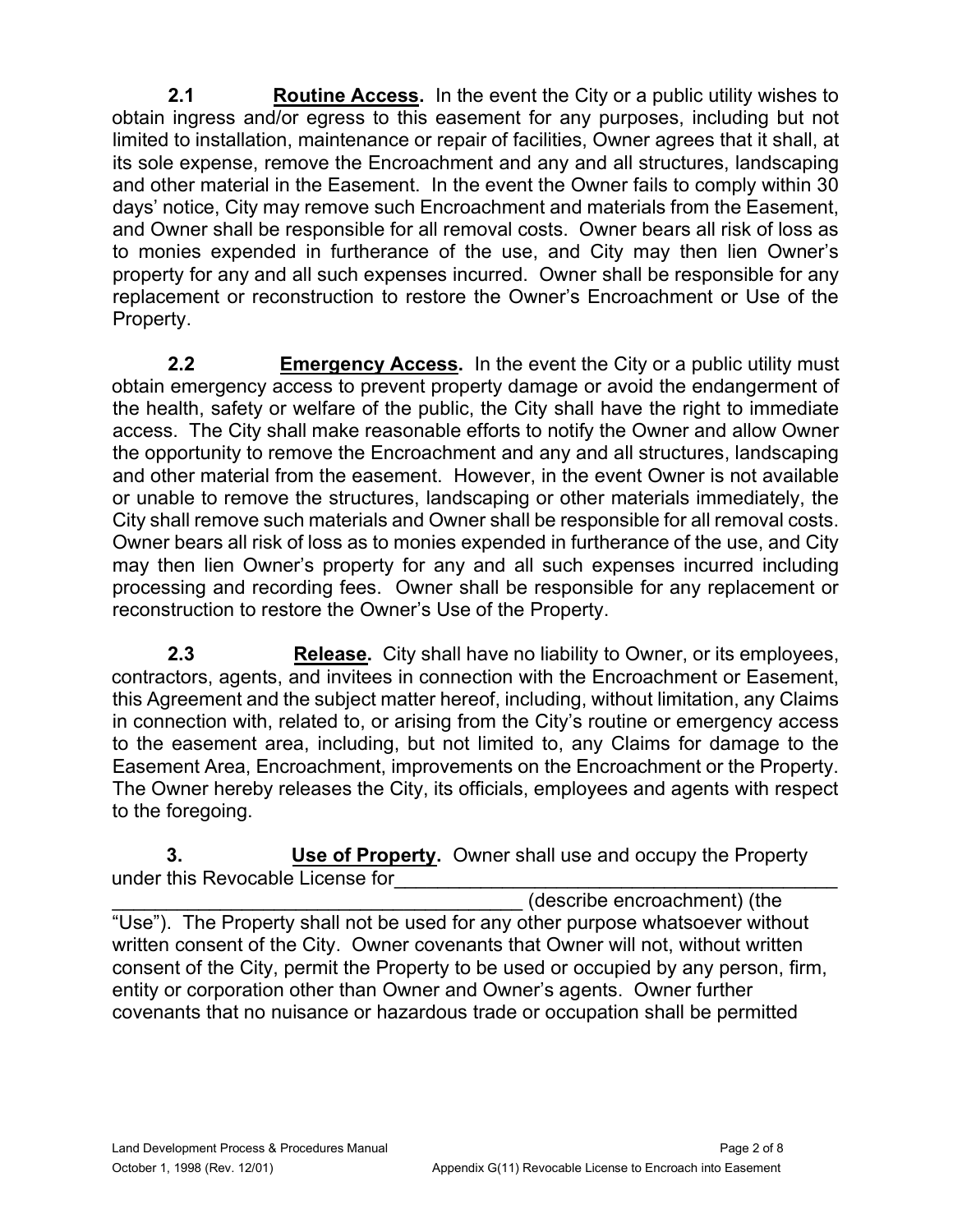or carried on, in or upon said Property, and no act shall be permitted and nothing shall be kept in or about said Property which will increase the risk of any hazard, fire or catastrophe, and no waste shall be permitted or committed upon or any damage done to said Property. Owner shall not permit the Property to be used or occupied in any manner which will violate any laws or regulations of any governmental authority.

4. Costs. Owner agrees to pay all investigative costs, court costs and reasonable attorneys' fees resulting from any successful action taken by City to obtain compliance with the conditions of this Revocable License or removal of the Encroachment or Use.

5. Indemnification. Owner shall, at all times hereafter, indemnify and hold harmless the City and its officers, agents and employees from and against all claims, damages, losses and expenses, arising out of or relating to this Revocable License or any Encroachment or Use on the Property including, but not limited to, claims, damages, losses or expenses resulting from bodily injury, sickness, disease, personal injury or death, or the injury to or destruction of tangible property including the loss of or loss of use resulting therefrom. This obligation expressly includes any alleged or actual negligence by City as to all activities regarding the easement, including enforcement of said conditions. Nothing in the Revocable License shall be construed to limit the rights, privileges or immunities accorded to the City by Section 768.28, Florida Statutes, as amended from time to time. The provisions of this section shall survive the expiration or earlier termination of this Agreement.

6. Defense. Owner agrees to defend the City against any claims brought, or actions filed, against City with respect to the subject of the indemnity contained herein, whether such claims or actions are rightfully or wrongfully brought or filed. In case a claim should be brought or an action filed with respect to the subject of indemnity herein, Owner agrees to employ attorneys selected by the City to appear and defend the claim or action on behalf of City, at the expense of Owner. City, subject to Owner review and approval, shall have the authority for the direction of the defense. The City Commission shall review and decide upon the acceptability of any compromise or settlement of any claims or actions against City.

7. Assignability. In the event the Owner sells or in any way conveys the Property to another party, Owner shall either remove the Encroachment or, with the written consent of the City, may assign and delegate to that party the rights and responsibilities set forth hereunder through execution by that party of a replacement Revocable License Agreement with the City.

8. Applicable Law and Venue. This Revocable License shall be construed in accordance with and governed by the laws of the State of Florida.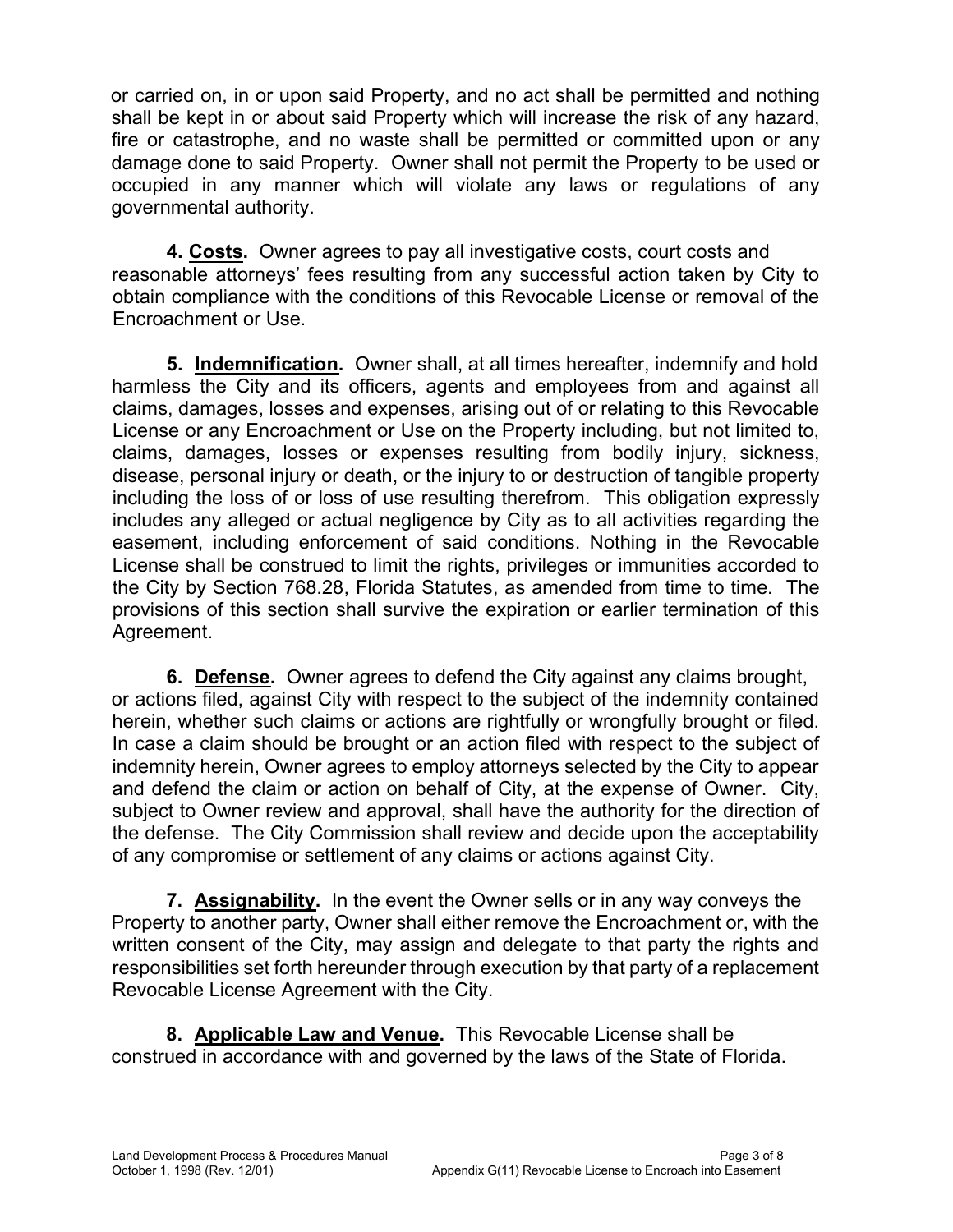Venue for litigation concerning this Revocable License shall be in Broward County, Florida.

**9. <u>Term</u>.** This is an annual Revocable License, automatically renewable each year unless terminated pursuant to Section 10 of this License.

10. Termination. This Revocable License is only a right to use, and grants no estate or ownership rights in the Property. This Revocable License may be cancelled by the City at any time during the term hereof at its sole discretion. This Revocable License may be terminated by Owner by removing the Encroachment, by returning the Property to its original condition and by notifying the City of said removal in writing. Upon confirmation of the foregoing, the City shall provide Owner with a release of this License for Owner to record at Owner's expense.

11. Alterations and Improvements to Property. Owner may not make any alteration, adjustment, partition, addition or improvement to the Property or any part thereof without first obtaining the written consent of the City. All requests by the Owner shall be in writing and shall contain all pertinent plans and specifications. All alterations, adjustments, partitions, additions or improvements to the Property shall remain the exclusive property of the City. All such alterations or improvements shall be made at the sole cost, expense and risk of the Owner. Owner shall keep the premises in a clean, safe and sanitary condition.

12. Inspections. The City or its agents, or any authorized employee of said agent, may enter upon said Property at all reasonable times and hours to examine same to determine if Owner is properly maintaining the Property pursuant to this Revocable License.

13. Amendments. No modification, amendment or alteration of the terms or conditions contained herein shall be effective unless contained in a written document executed by the parties hereto, with the same formality and of equal dignity herewith.

14. Severance. In the event this Revocable License or a portion of this License is found by a court of competent jurisdiction to be invalid, the remaining provisions shall continue to be effective unless City or Owner elect to terminate this License.

15. Priority of Provisions. If there is a conflict or inconsistency between any term, statement, requirement, or provision of any Exhibit attached hereto, any document or events referred to herein or any document incorporated into this Revocable License by reference or a term, statement, requirement or provision of this License, the term, statement, requirement or provision contained in this License shall prevail and be given effect.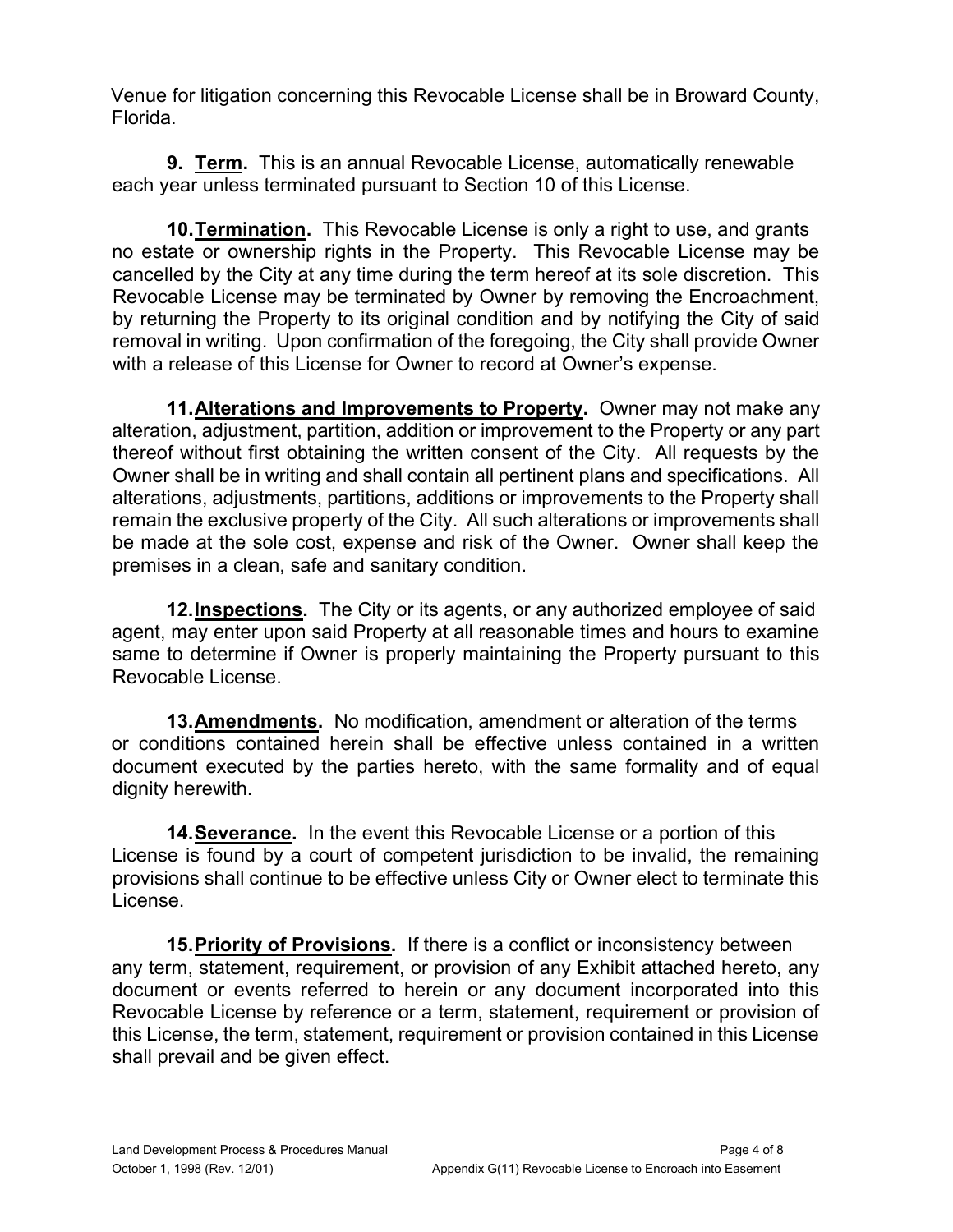16. Prior Agreements. This document incorporates and includes all prior negotiations, correspondence, conversations, agreements and understandings applicable to the matters contained herein and the parties agree that there are no commitments, agreements or understandings concerning the subject matter of this Revocable License that are not contained in this document. Accordingly, the parties agree that no deviation from the terms hereof shall be predicated upon any prior representations or agreements, whether oral or written. It is further agreed that no modification, amendment or alteration in the terms or conditions contained herein shall be effective unless contained in a written document utilizing the same formalities as this License.

17. Compliance With Laws. Owner shall comply with all federal, state and local laws, codes, ordinances, rules and regulations in performing its duties, responsibilities, and obligations related to this Agreement.

18. **Surrender Upon Termination.** Upon termination in accordance with paragraph 10 above, Owner shall peaceably surrender and deliver the licensed Property to the City, or its agents. Owner further agrees that it will leave the licensed Property in the condition existing at the commencement of this Revocable License, with all alterations, adjustments, partitions, additions or improvements excepted and any normal wear and tear excepted, subject to the repair and maintenance obligations provided in this Revocable License.

19. Waiver. Failure of the City to insist upon strict performance of any covenant or condition of this Revocable License Agreement, or to exercise any right herein contained, shall not be construed as a waiver or relinquishment for the future of any such covenant, condition or right; but the same shall remain in full force and effect. None of the conditions, covenants or provisions of this Revocable License Agreement shall be waived or modified except by the parties hereto in writing.

20. Notices. Any notice or demand, which under the terms of this Revocable License or by any statute or ordinance, given or made by a party hereto, shall be in writing and shall be given by certified U.S. mail sent to the other party at the address set forth below, or to such other address as such party may from time to time designate by notice.

Notice to the City shall be addressed to:

 City of Miramar 2300 Civic Center Place Miramar, FL 33025 Whittingham O. Gordon, City Manager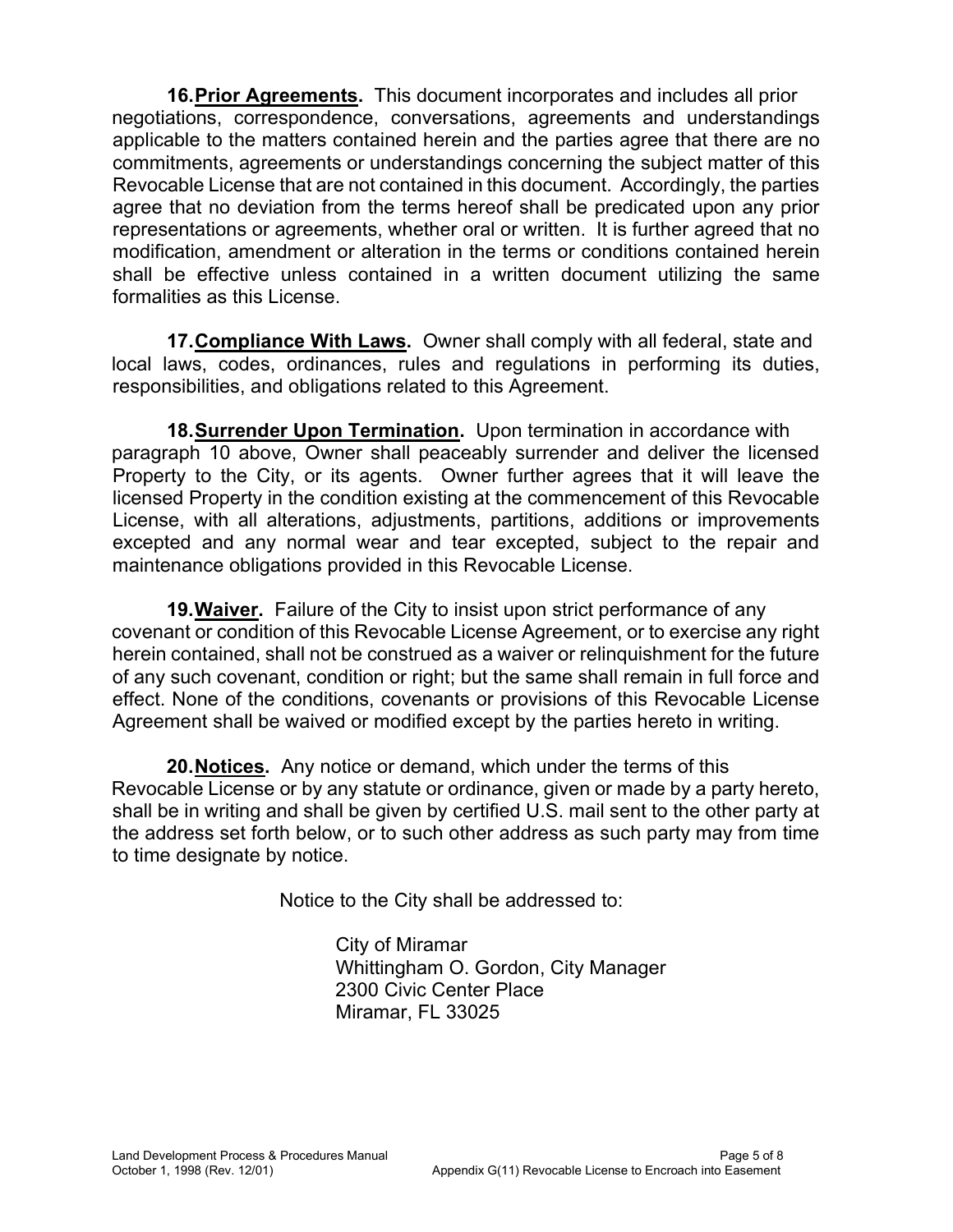Notice to the Owner shall be addressed to:

 $\mathcal{L}_\text{max}$  and  $\mathcal{L}_\text{max}$  and  $\mathcal{L}_\text{max}$  and  $\mathcal{L}_\text{max}$ 

\_\_\_\_\_\_\_\_\_\_\_\_\_\_\_\_\_\_\_\_\_\_\_\_\_\_\_\_\_\_\_\_\_\_ \_\_\_\_\_\_\_\_\_\_\_\_\_\_\_\_\_\_\_\_\_\_\_\_\_\_\_\_\_\_\_\_\_\_  $\overline{\phantom{a}}$  , and the set of the set of the set of the set of the set of the set of the set of the set of the set of the set of the set of the set of the set of the set of the set of the set of the set of the set of the s  $\overline{\phantom{a}}$  , and the set of the set of the set of the set of the set of the set of the set of the set of the set of the set of the set of the set of the set of the set of the set of the set of the set of the set of the s

21.Recordation. This Revocable License shall be recorded in the Public Records of Broward County with the Owner paying for the costs of such recordation.

22. City Attorney Approval. The City Attorney has approved the standard, pre-printed terms and conditions set forth in this Revocable License as to form and legality. Accordingly, no modification of these terms and conditions shall be binding upon the City unless they are specifically endorsed and approved by the City Attorney.

# [THIS SPACE INTENTIONALLY LEFT BLANK]

 Revocable License as of the day and year first above written. IN WITNESS WHEREOF, the parties hereto have executed this

## CITY OF MIRAMAR, FLORIDA

Attest:

\_\_\_\_\_\_\_\_\_\_\_\_\_\_\_\_\_\_\_\_\_\_\_\_\_\_ By: \_\_\_\_\_\_\_\_\_\_\_\_\_\_\_\_\_\_\_\_\_\_\_\_\_\_\_

Denise Gibbs

 Whittingham O. Gordon City Clerk City Manager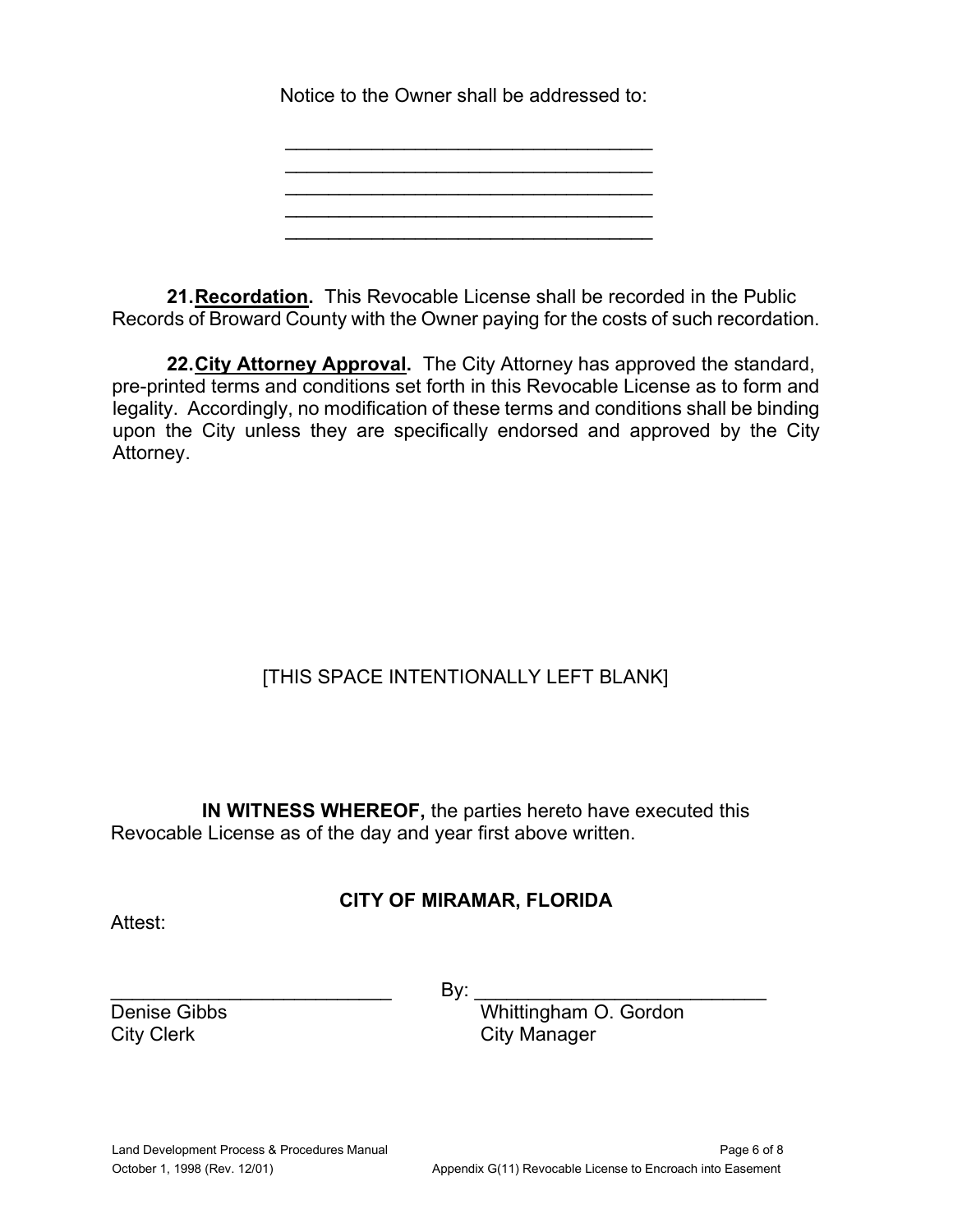| Witnesses as to Owner                               | <b>OWNER</b>                                                        |                    |
|-----------------------------------------------------|---------------------------------------------------------------------|--------------------|
| (Sign / Print Name)                                 | By: (Signature)                                                     |                    |
|                                                     | (Print Name)                                                        |                    |
| (Sign / Print Name)                                 |                                                                     |                    |
| <b>STATE OF FLORIDA</b><br><b>COUNTY OF BROWARD</b> | $\int$ <sub>2</sub> SS:                                             |                    |
|                                                     | The foregoing instrument was acknowledged before me this sumpley of |                    |
|                                                     |                                                                     |                    |
| who (check one):                                    |                                                                     |                    |
| [] is personally known to me or                     |                                                                     |                    |
|                                                     |                                                                     | as identification. |

Notary Public State of Florida at Large

\_\_\_\_\_\_\_\_\_\_\_\_\_\_\_\_\_\_\_\_\_\_\_\_\_\_\_\_\_\_\_\_\_\_

My commission expires: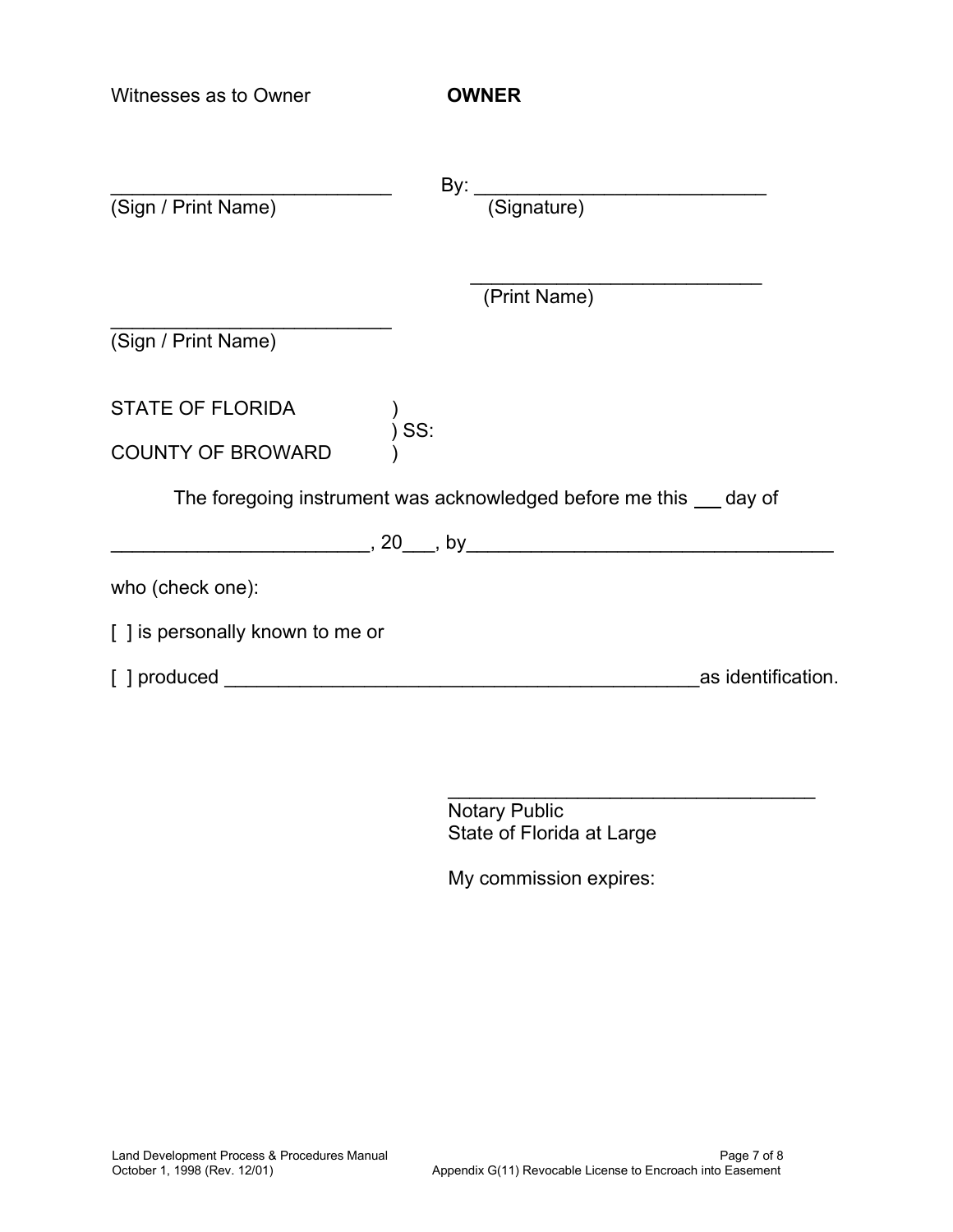| Witnesses as to Owner           | <b>OWNER</b>                                                        |                    |
|---------------------------------|---------------------------------------------------------------------|--------------------|
| (Sign / Print Name)             | By: <u>(Signature)</u>                                              |                    |
|                                 | (Print Name)                                                        |                    |
| (Sign / Print Name)             |                                                                     |                    |
| <b>STATE OF FLORIDA</b>         | $\int\limits_{1}^{1} SS$                                            |                    |
| <b>COUNTY OF BROWARD</b>        |                                                                     |                    |
|                                 | The foregoing instrument was acknowledged before me this sumpley of |                    |
|                                 |                                                                     |                    |
| who (check one):                |                                                                     |                    |
| [] is personally known to me or |                                                                     |                    |
|                                 |                                                                     | as identification. |

 State of Florida at Large Notary Public

\_\_\_\_\_\_\_\_\_\_\_\_\_\_\_\_\_\_\_\_\_\_\_\_\_\_\_\_\_\_\_\_\_\_

My commission expires: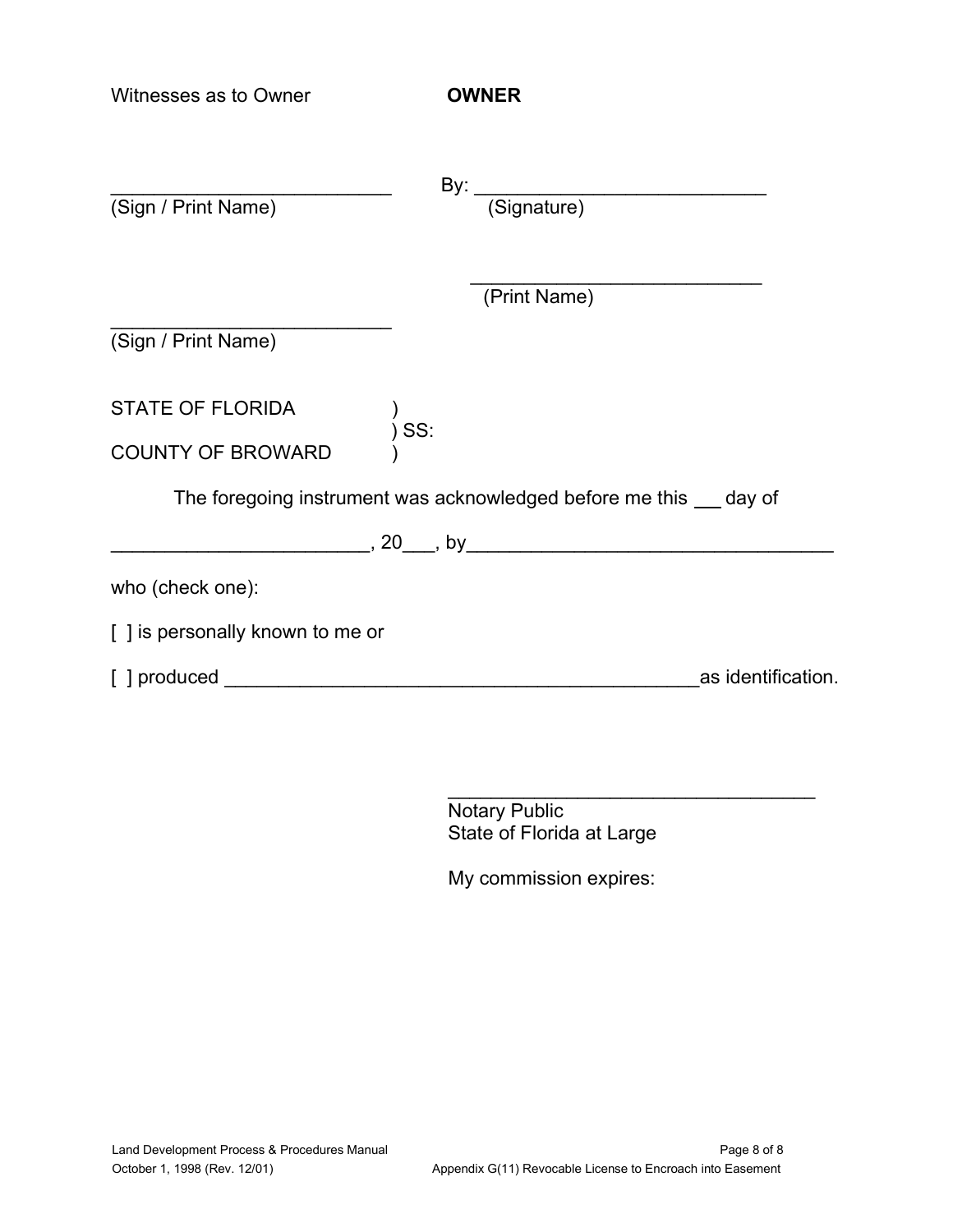#### CONSENT LETTER FOR ENCROACHMENT INTO UTILITY EASEMENT

| í |
|---|
|   |

| <u>To:</u>                                                                                                                                                                   |  |
|------------------------------------------------------------------------------------------------------------------------------------------------------------------------------|--|
|                                                                                                                                                                              |  |
|                                                                                                                                                                              |  |
|                                                                                                                                                                              |  |
| To Whom It May Concern:                                                                                                                                                      |  |
| I have applied for a building permit to construct a ___________________________ encroaching<br>__________ feet into the __________ feet wide utility easement on my property |  |
|                                                                                                                                                                              |  |
| A brief description of the location and type of construction of the proposed structure is:                                                                                   |  |

 I understand that your company is not responsible for repair to, or replacement of any portion of the structure, and that any removal or replacement of the structure necessary for use of the easement will be done at my expense. I further understand that I will assume full responsibility for any damage incurred to the utility facilities during construction.

This is to certify that I am the owner of the subject property and I agree to the proposed terms for construction as described above.

| Signature of Owner            | Date |  |
|-------------------------------|------|--|
| Name of Utility Company: 1997 |      |  |
|                               |      |  |
|                               |      |  |
| Signature                     | Date |  |